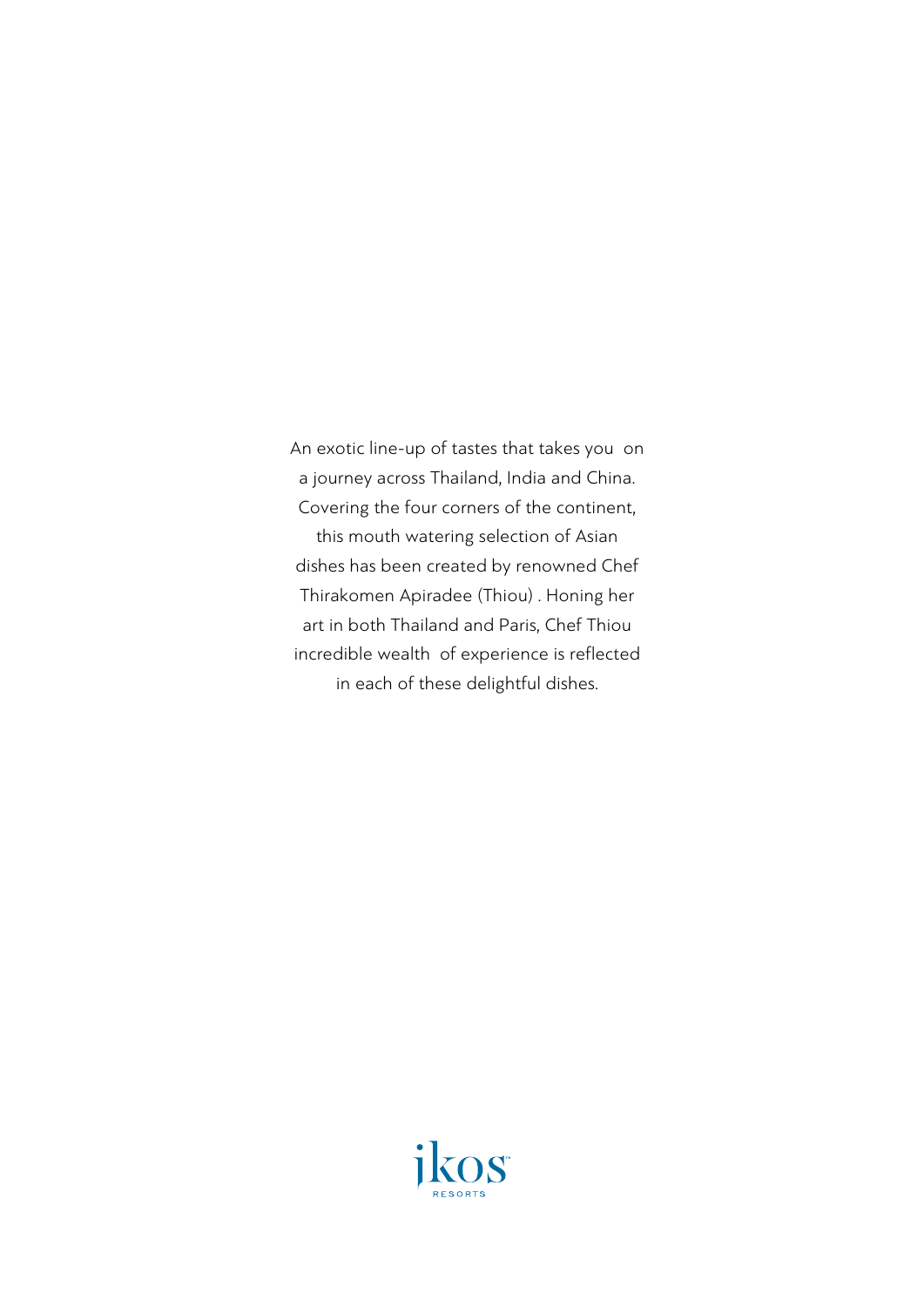**STARTERS VORSPEISEN** E N TRÉES

|              | Prawn noodle soup with lemongrass<br>Garnelennudelsuppe mit Zitronengras<br>Soupe de nouilles aux crevettes à la citronnelle                                                                                                                                                                                                       | 15€             |
|--------------|------------------------------------------------------------------------------------------------------------------------------------------------------------------------------------------------------------------------------------------------------------------------------------------------------------------------------------|-----------------|
| <b>GF VG</b> | Green salad with papaya and carrot<br>Grüner Salat mit Papaya und Karotte<br>Salade verte à la papaye et à la carotte                                                                                                                                                                                                              | 18€             |
|              | Deep fried soft shell crab and green mango salad<br>Frittierte Softshell-Krabben und grüner mango salat<br>Salade de crabe à carapace molle et mangue verte                                                                                                                                                                        | 18€             |
| DF GF        | Green salad with beef, lemongrass, red radish and Thai dressing<br>Grüner Salat mit Rindfleisch, Zitronengras, Radieschen und Thai-Dressing<br>Salade verte au bœuf, citronnelle, radis et vinaigrette thaïlandaise                                                                                                                | 18€             |
| $\vee$       | Vitamin Thai salad with brown rice, bean sprouts, champignon de Paris,<br>haricot vert, carrot and tofu<br>Vitamin Tai Salat mit braunem Reis, Sojasprossen, Champignon de Paris, Haricot<br>Vert, Karotte und Tofu<br>Salade de vitamine Tai avec riz brun, germes de soja, haricot vert, champignon<br>de paris, carotte et tofu | 16€             |
| GF           | Marinated sea bass with cucumber, avocado, peas sprouts, wasabi<br>mayonnaise and lime<br>Marinierter Wolfsbarsch mit Gurke, Avocado, Erbsensprossen, Wasabi-<br>Mayonnaise und Limette<br>Loup de mer mariné au concombre, avocat, germes de pois, mayonnaise au<br>wasabi et citron vert                                         | 17 <sup>2</sup> |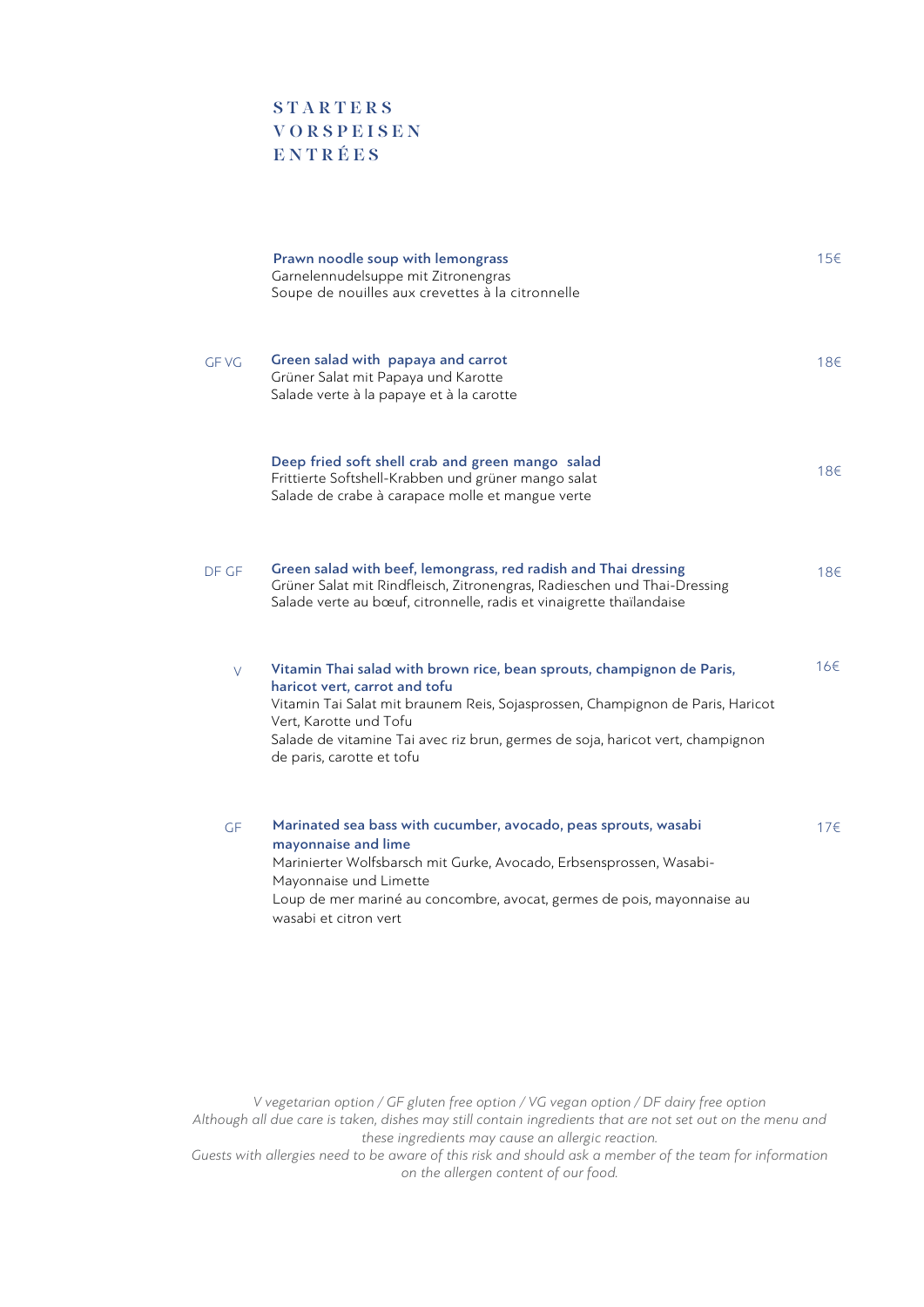## **STARTERS VORSPEISEN** EN TRÉES

V

V

| Deep fried Pla Muk Tod squid with sweet chili<br>Frittierter Pla Muk Tod Tintenfisch mit süßem Chili<br>Calmars Pla Muk Tod frits au piment doux                             | 17€ |
|------------------------------------------------------------------------------------------------------------------------------------------------------------------------------|-----|
| Homemade Gyoza dumplings with chicken and Teriyaki sauce<br>Hausgemachte Gyoza-Kndel mit Hühnchen und Teriyaki-Sauce<br>Dumplings Gyoza maison avec poulet et sauce Teriyaki | 156 |
| Spring rolls with deep fried duck and vegetables<br>Frühlingsrollen mit frittierter Ente und Gemüse<br>Rouleaux de printemps au canard frit et légumes                       | 146 |
| Vegetable spring rolls with sweet chili<br>Gemüsefrühlingsrollen mit süßem Chili<br>Rouleaux de printemps au légumes et piment doux                                          | 146 |
| Fried jasmine rice with egg and vegetables<br>Gebratener Jasminreis mit Ei und Gemüse<br>Riz au jasmin frit, oeuf et légumes                                                 | 14€ |

*V vegetarian option / GF gluten free option / VG vegan option / DF dairy free option Although all due care is taken, dishes may still contain ingredients that are not set out on the menu and these ingredients may cause an allergic reaction.*

*Guests with allergies need to be aware of this risk and should ask a member of the team for information on the allergen content of our food.*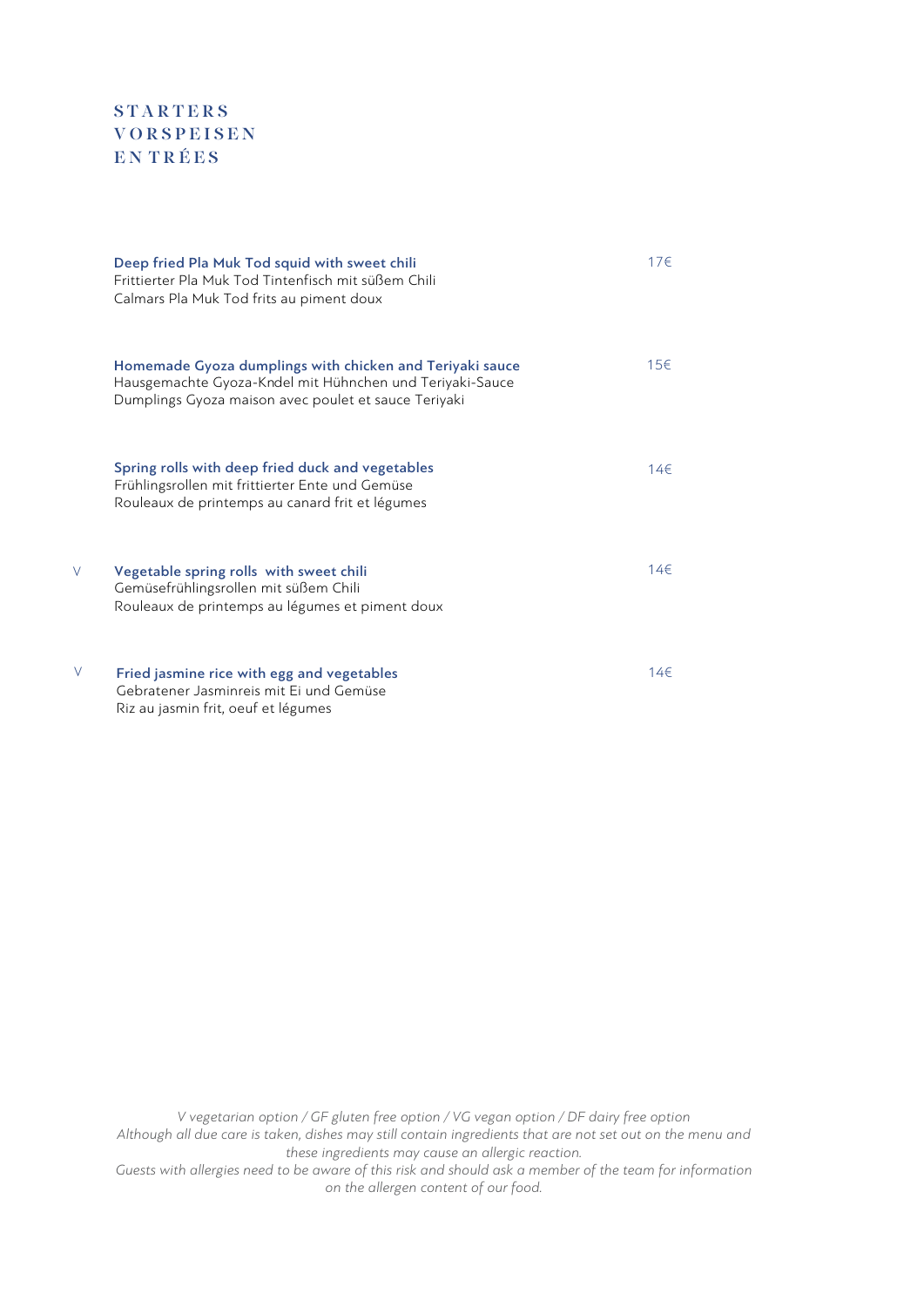## MAIN COURSES **HAUPTGÄNGE** PLATS PRINCIPAUX

|       | Chicken skewers Satay with peanut butter sauce and soba noodles<br>Hühnchen-Spieße Satay mit Erdnussbuttersauce und Soba-Nudeln<br>Brochettes de poulet Satay, sauce au beurre d'arachide et nouilles<br>soba                                                                                     | 26€ |
|-------|---------------------------------------------------------------------------------------------------------------------------------------------------------------------------------------------------------------------------------------------------------------------------------------------------|-----|
|       | Black pepper beef with vegetables and jasmine rice<br>Rindfleisch mit schwarzem Pfeffer, Gemüse und Jasminreis<br>Boeuf au poivre noir accompagné de légumes et riz au jasmin                                                                                                                     | 346 |
|       | Pan fried duck with vegetables, basil and krashai root<br>Gebratene Ente mit Gemüse, Basilikum und Krashai-Wurzel<br>Canard polé aux légumes, basilic et racine de krashai                                                                                                                        | 32€ |
| DF GF | Sweet and sour pork with jasmine rice<br>Süß-saures Schweinefleisch mit Jasminreis<br>Porc aigre-doux et ou accompagné riz au jasmin                                                                                                                                                              | 30€ |
|       | Prawn and chicken cake skewers on lemongrass with green salad and<br>Thai pesto sauce<br>Garnelen-Hühnchen-Kuchen-Spieße auf Zitronengras mit grünem Salat<br>und Thai-Pesto-Sauce<br>Brochettes de gteaux aux crevettes et au poulet sur citronnelle avec<br>salade verte et sauce au pesto thaï | 30€ |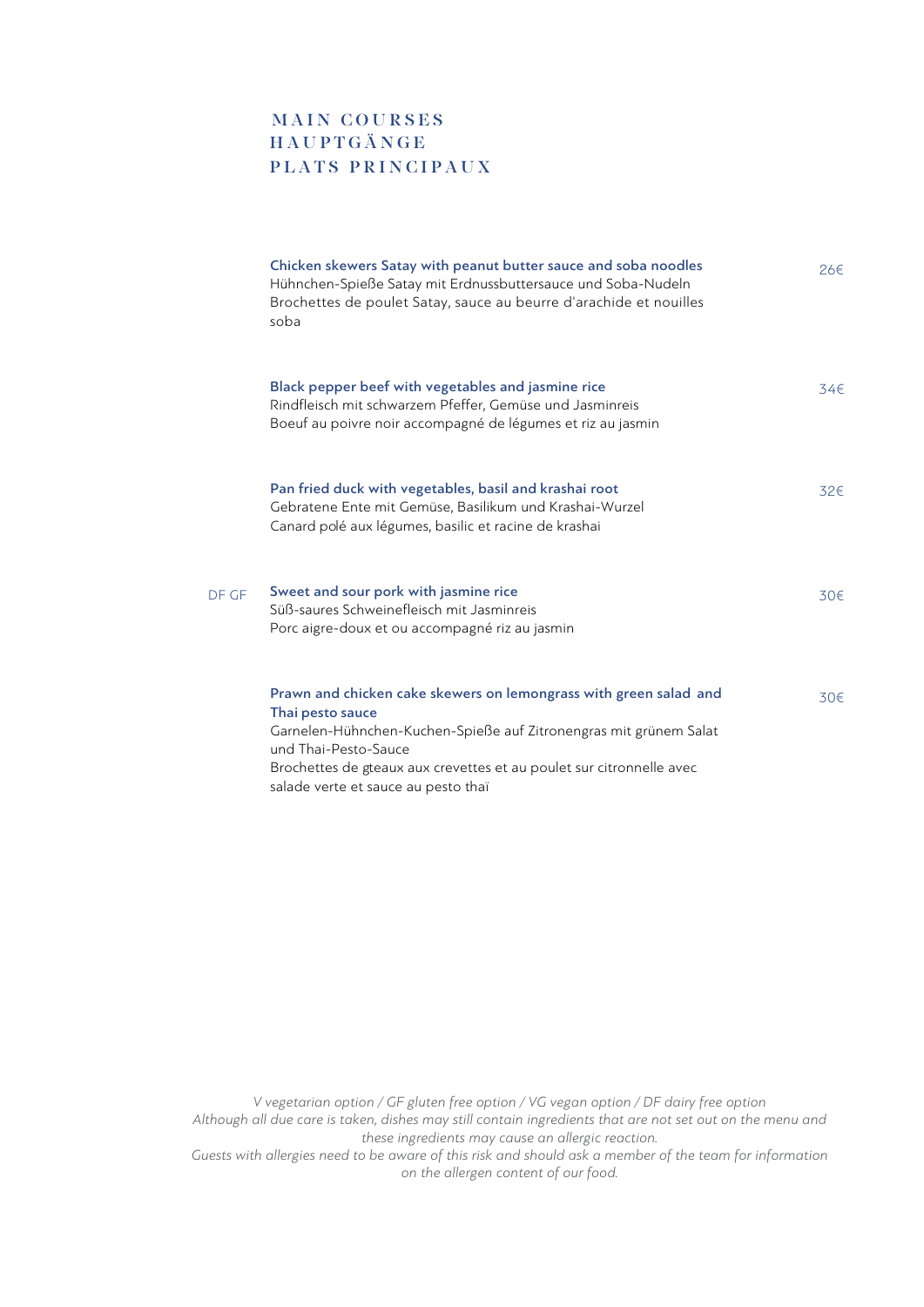## MAIN COURSES HAUPTGÄNGE PLATS PRINCIPAUX

| <b>GF DF</b> | Pad Thai rice noodles with prawns and soy sprouts<br>Pad Thai Reisnudeln mit Garnelen und Sojasprossen<br>Nouilles de riz Pad Thai aux crevettes et pousses de soja                                 | 30€ |
|--------------|-----------------------------------------------------------------------------------------------------------------------------------------------------------------------------------------------------|-----|
| <b>GF DF</b> | Thai yellow curry with seafood and jasmine rice<br>Thailndisches gelbes Curry mit Meeresfrüchten und Jasminreis<br>Curry jaune thaï aux fruits de mer et riz au jasmin                              | 34€ |
|              | Miso marinated salmon with jasmine rice<br>Miso marinierter Lachs mit Jasminreis<br>Saumon mariné au miso accompagné de riz au jasmin                                                               | 28€ |
| VG           | Thai yellow curry with vegetables, chili and coriander<br>Thailndisches gelbes Curry mit Gemüse, Chili und Koriander<br>Curry jaune thaï aux légumes, piment et coriandre                           | 22€ |
| VG           | Tofu and sautéed vegetables with lemongrass, spices and curry<br>Tofu und sautiertes Gemüse mit Zitronengras, Gewürzen und Curry<br>Tofu et légumes sautés à la citronnelle, aux épices et au curry | 26€ |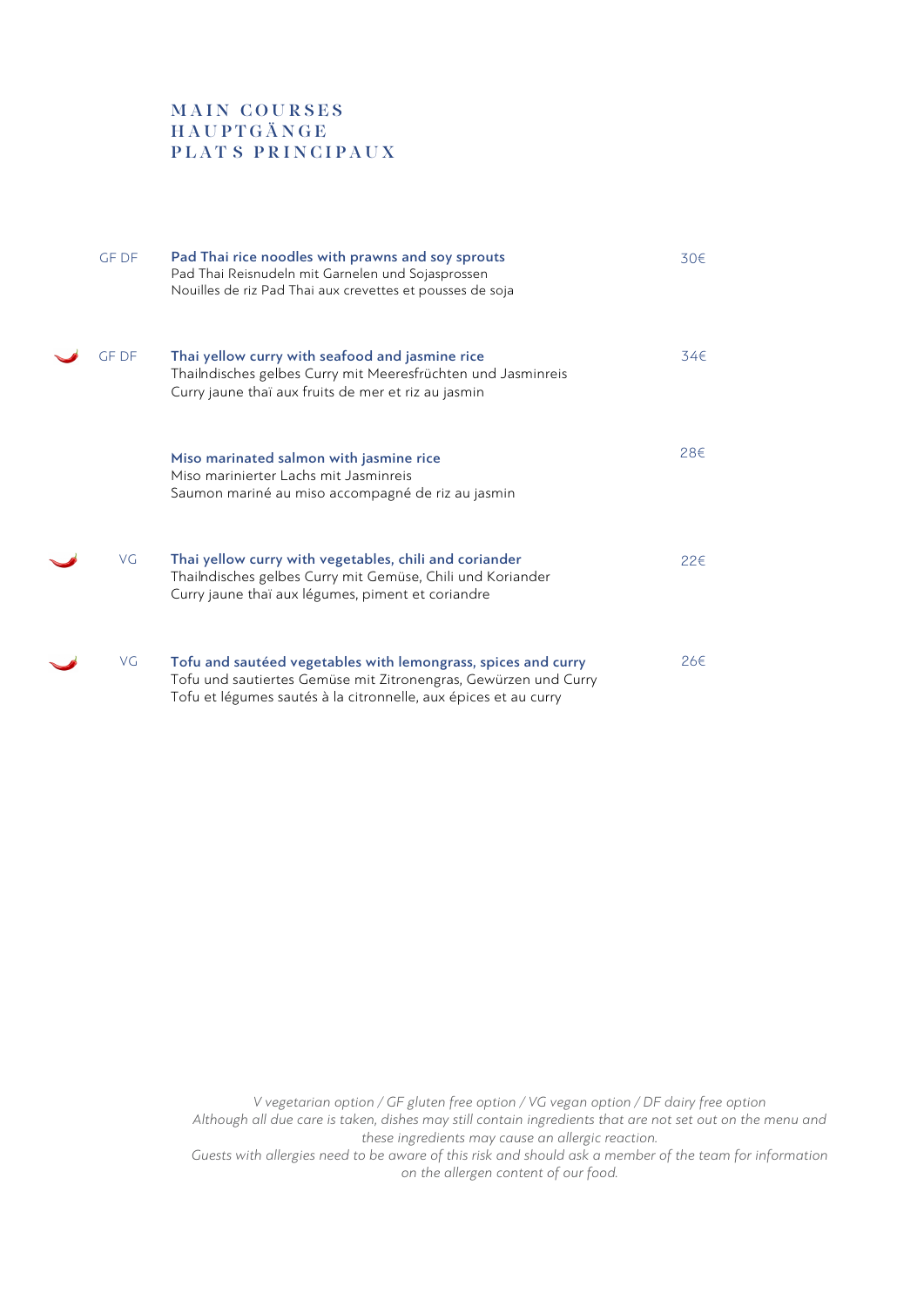## DESSERTS NACHSPEISEN DESSERTS

| $\vee$ | Chocolate mousse with almond touile, vanilla ice cream and lime syrup<br>Schokoladenmousse mit Mandeltuile, Vanilleeis und Limettensirup<br>Mousse au chocolat tuile d'amande, glace vanille et sirop de citron vert           | 14€             |
|--------|--------------------------------------------------------------------------------------------------------------------------------------------------------------------------------------------------------------------------------|-----------------|
| VG GF  | Sticky rice with coconut milk syrup and mango sorbet<br>Klebreis mit Kokosmilchsirup und Mangosorbet<br>Riz gluant au sirop de lait de coco et sorbet à la mangue                                                              | 14€             |
| V      | Grilled pineapple with banana crumbles and coconut sorbet<br>Gegrillte Ananas mit Bananenstreuseln und Kokosnusssorbet<br>Ananas grillé, crumbles de banane et sorbet à la noix de coco                                        | 14 <sup>5</sup> |
| VG GF  | Seasonal fruit salad<br>Saisonaler Obstsalat<br>Salade de fruits de saison                                                                                                                                                     | 14€             |
| V      | Ice cream selection<br>vanilla, chocolate, strawberry, banana, pistachio<br>Auswahl an Eis<br>Vanille, Schokolade, Erdbeere, Banane, Pistazie<br>Assortiment de boules de glace<br>vanille, chocolat, fraise, banane, pistache | 14 <sup>5</sup> |